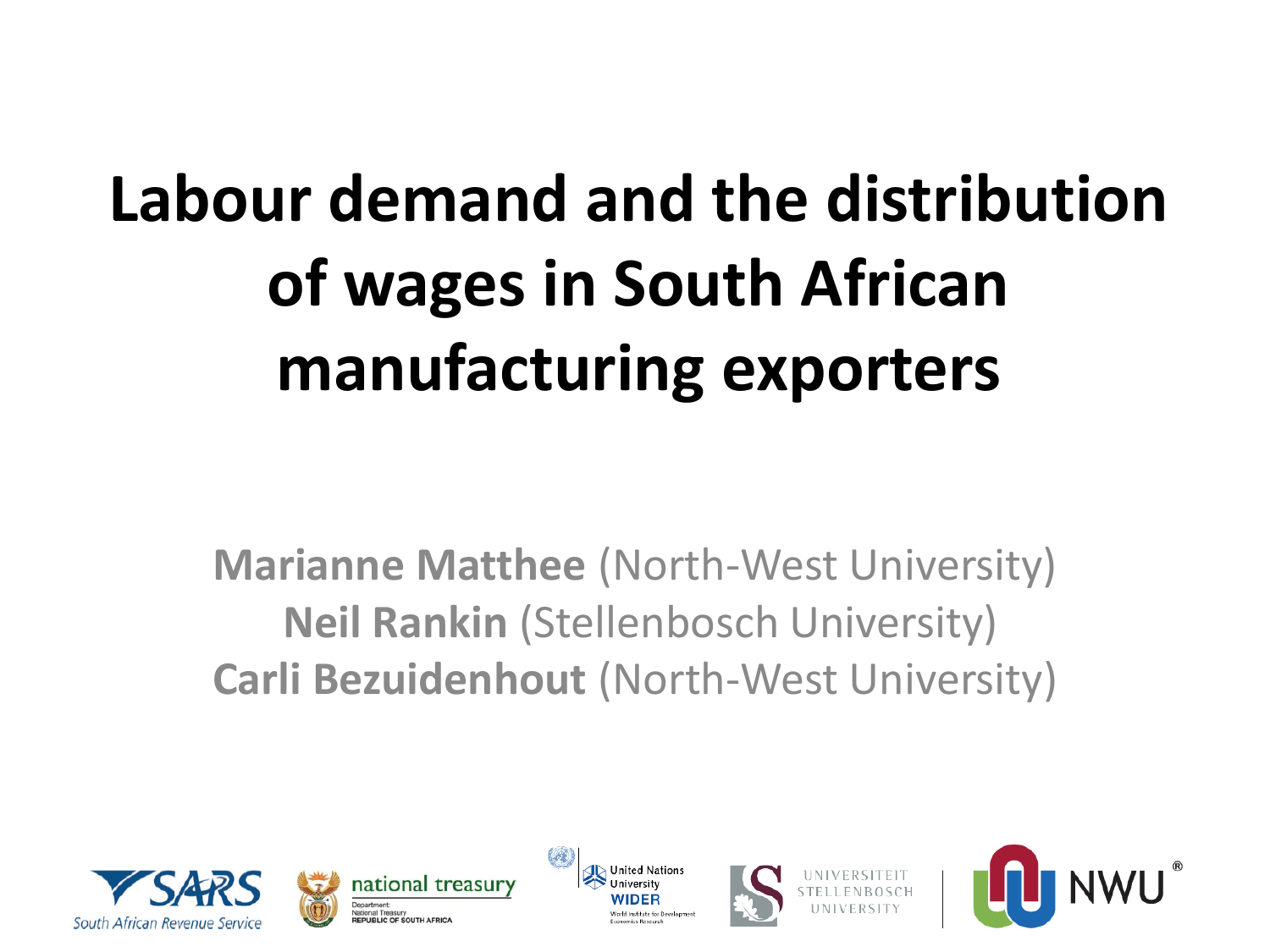## *Introduction*

- Exporting is associated with positive economic outcomes (Foster, 2006)
	- used as a policy tool to generate growth and employment
	- South Africa is no exception
- On a firm-level, what do we know about the linkages between exporting, labour demand and wages?
	- South African literature
		- Rankin and Schoër (2013)
		- Edwards et al. (2016) and Matthee et al. (2016)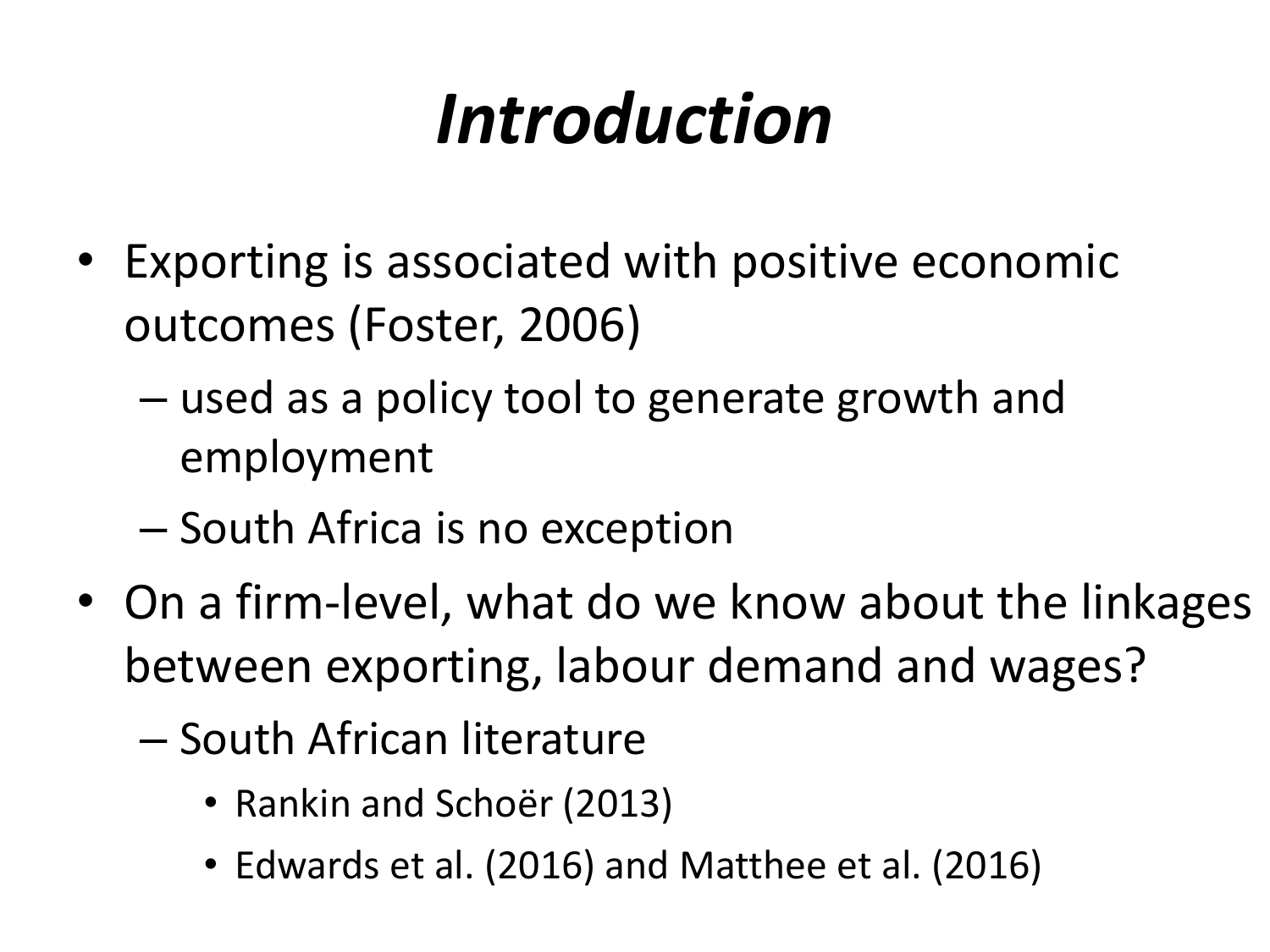## *Introduction*

- This paper is part of the Labour Market Analysis project initiated by UNU-WIDER and National **Treasury** 
	- Use SARS administrative records to investigate the following:
		- Labour demand and wages (exporters vs. non-exporters)
		- Employment growth by exporters
		- Within-firm wage distribution and inequality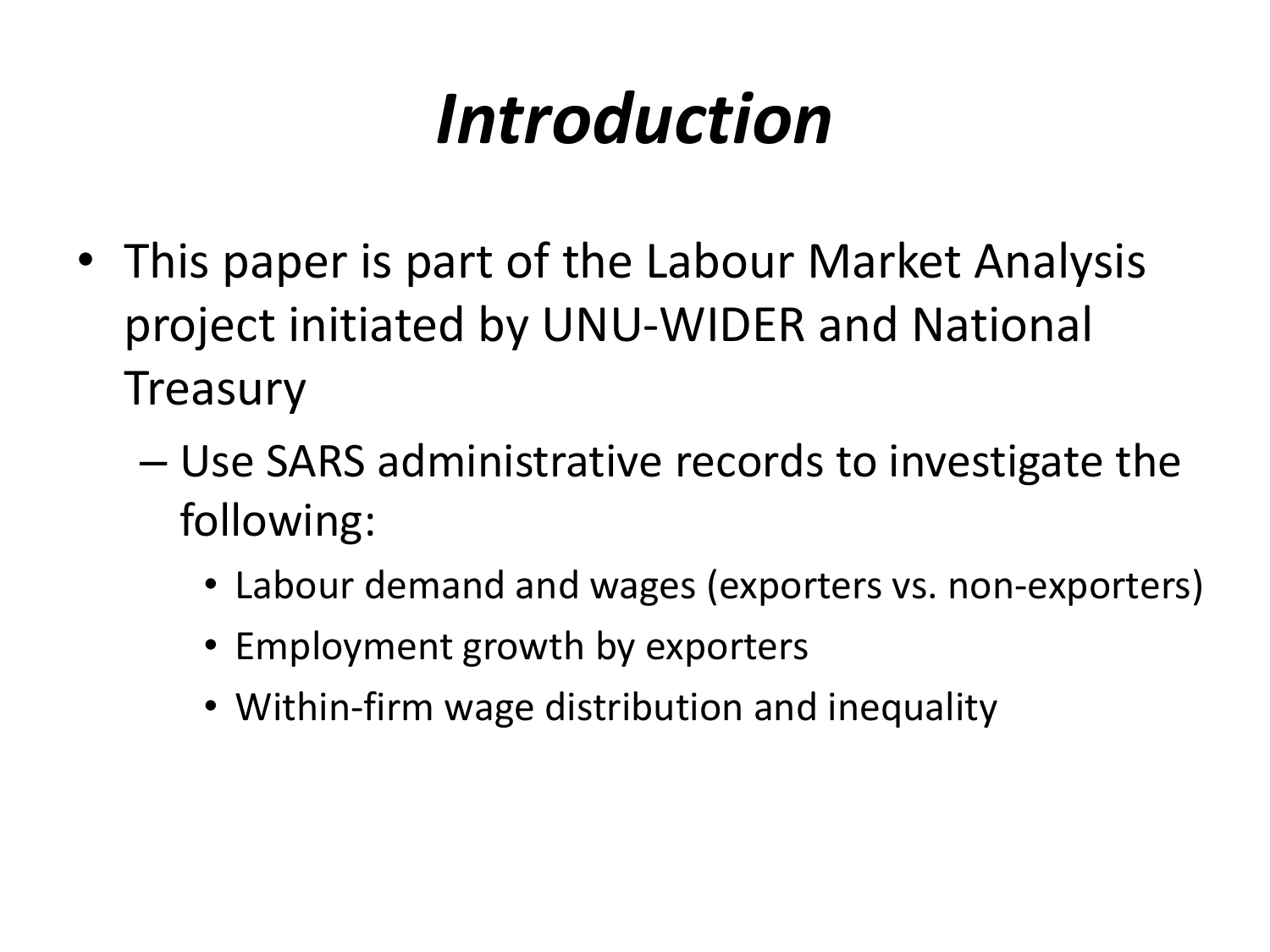## *Data*

### **Customs data**

- Export transactions of South African firms 2010-2014
- Transaction: trader id, tariff code (HS6-digit level), country of destination (market), country of origin (SA), customs value of the transaction and the statistical value
- Exporters trading > R10 000 per year (covers 99% of exports)

### **Employee data (IRP5)**

- Completed IRP5 certificates by employers on behalf of their employee
- Weighted number of employees per firm
- Weighted wages per person
- Weighted wages per firm

### **Company income tax data (CIT)**

- IT14 form & ITR14 form (2010-2014)
- Plant and equipment (to measure capital intensity)
- Employee Expenses including Directors (to measure labour cost)
- Gross Income (as a measure of sales)
- Manufacturing sector (ISIC 4 classification: codes 1010 1033)

### **Merge = Conjunction table**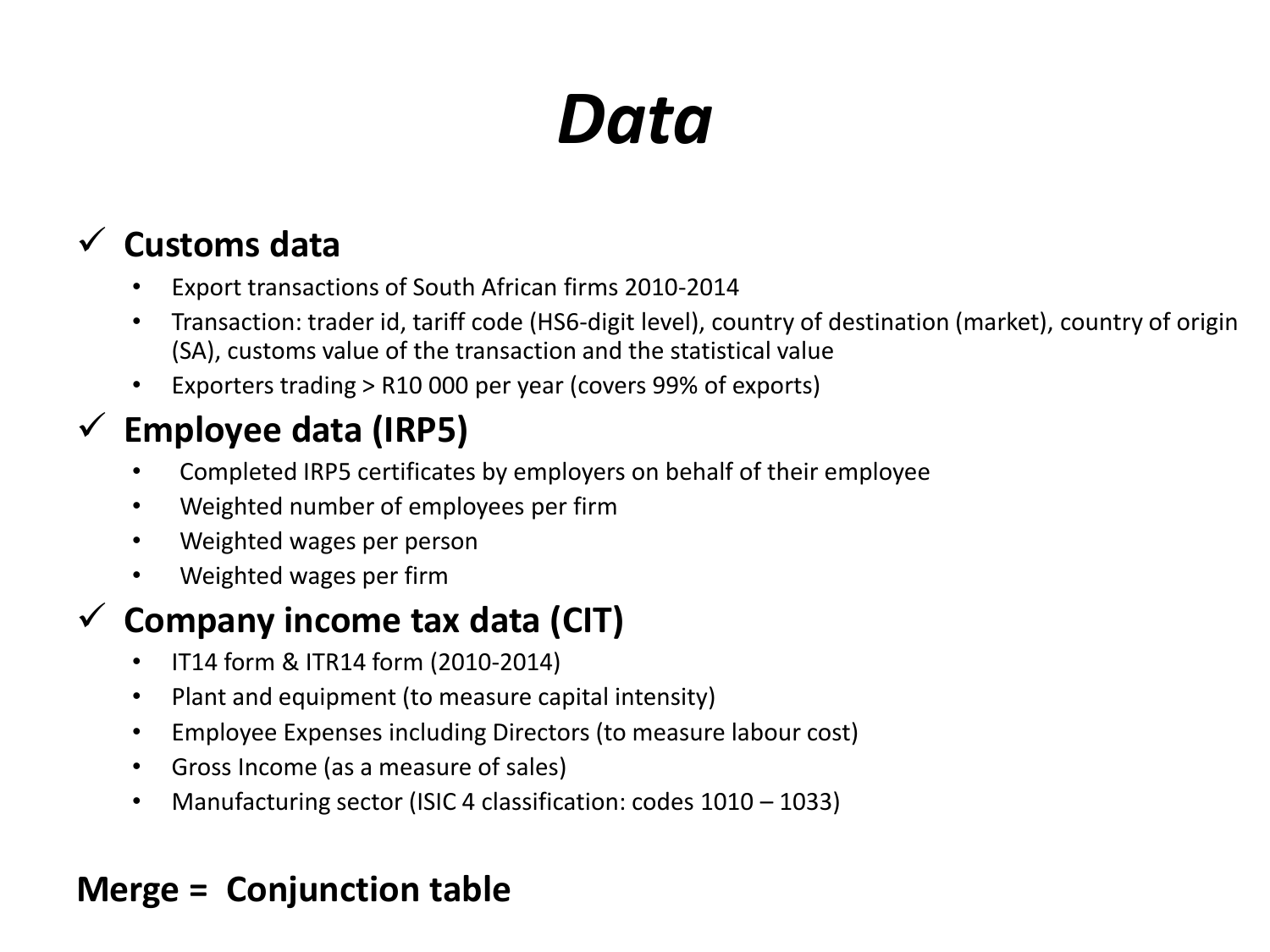## *Descriptive statistics*

### Number of manufacturing non-exporters and exporters

|                                  | 2010    | 2011     | 2012     | 2013    | 2014    |
|----------------------------------|---------|----------|----------|---------|---------|
| Non-exporters                    | 24 9 59 | 25 5 6 1 | 24 8 6 8 | 27 25 6 | 22 9 92 |
| <b>Exporters</b>                 | 4957    | 6868     | 7 1 4 5  | 8 1 1 7 | 7 257   |
|                                  |         |          |          |         |         |
| <b>Total manufacturing firms</b> | 29 9 16 | 32 4 29  | 32 013   | 35 373  | 30 249  |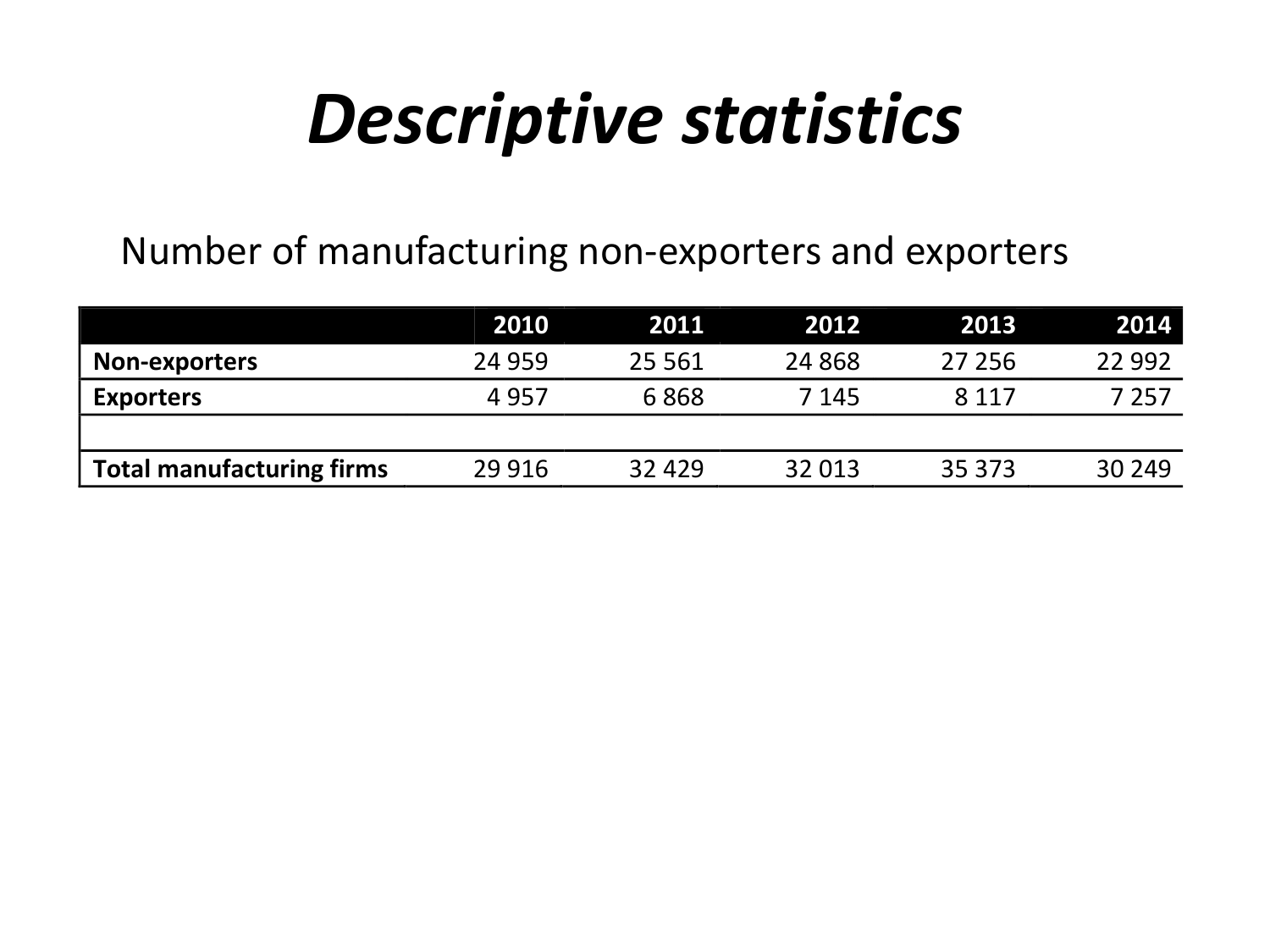## *Descriptive statistics*

#### **The number of the manufacturing exports per destination**

#### **The value of the manufacturing exports per destination**

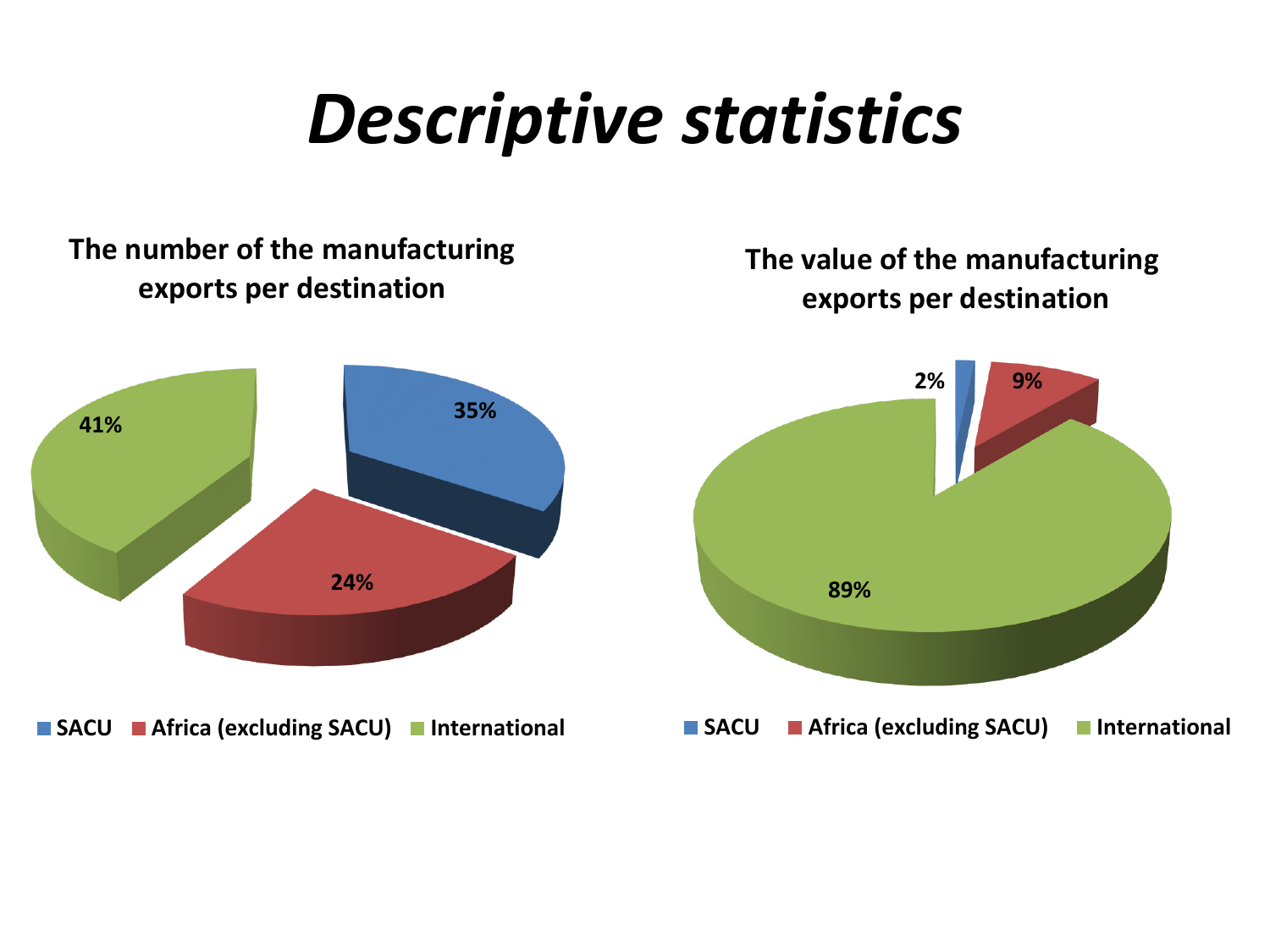# *Descriptive statistics*

Number of employees, wages and wages per person (average for 2010-2014)

|                  | <b>Number of employees</b> | <b>Wages per person</b> | <b>Firm wages</b> |  |
|------------------|----------------------------|-------------------------|-------------------|--|
| Non-export       |                            |                         |                   |  |
| Mean             | 19                         | 201 976                 | 2 116 382         |  |
| <b>Median</b>    | 7                          | 96 4 68                 | 667 673           |  |
| <b>Exporters</b> |                            |                         |                   |  |
| Mean             | 82                         | 262 130                 | 16 260 000        |  |
| <b>Median</b>    | 20                         | 144 725                 | 2771373           |  |
| - International  |                            |                         |                   |  |
| Mean             | 137                        | 324 834                 | 31 340 000        |  |
| median           | 28                         | 164 132                 | 4 294 574         |  |
| - Africa_only    |                            |                         |                   |  |
| Mean             | 47                         | 233 918                 |                   |  |
| median           | 18                         | 149 071                 | 2 588 920         |  |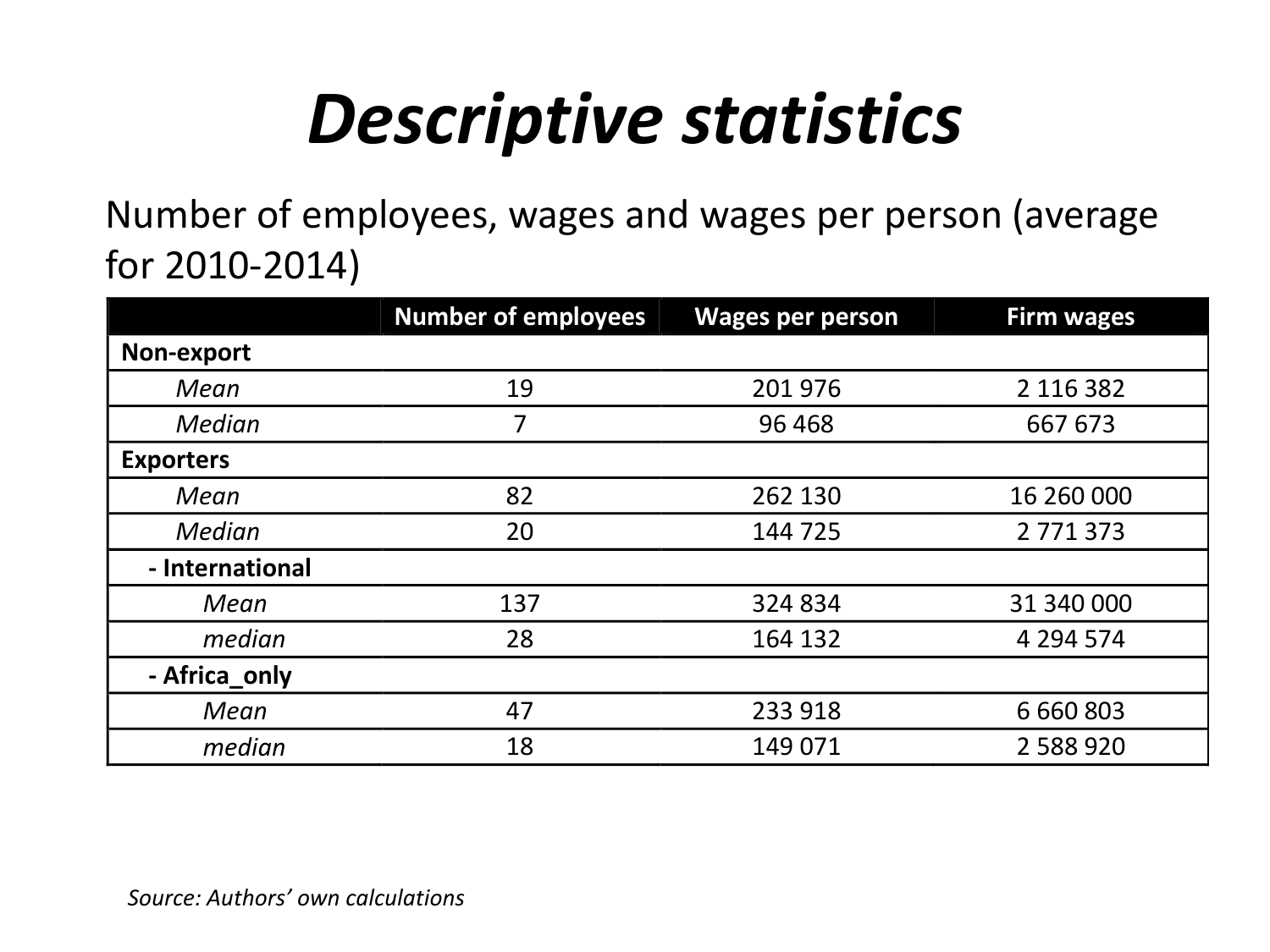# *Brief literature overview*

- Exporters are, on average, larger than non-exporting firms in terms of number of employees (Brambilla et al., 2015)
- Exporters contribute to employment creation (Rankin, 2005)
- Exporters demand certain types of jobs (Bas, 2012) – Blue collar versus white collar jobs
- Exporters pay higher wages than non-exporters (Bernard and Jensen, 1997; Verhoogen, 2008)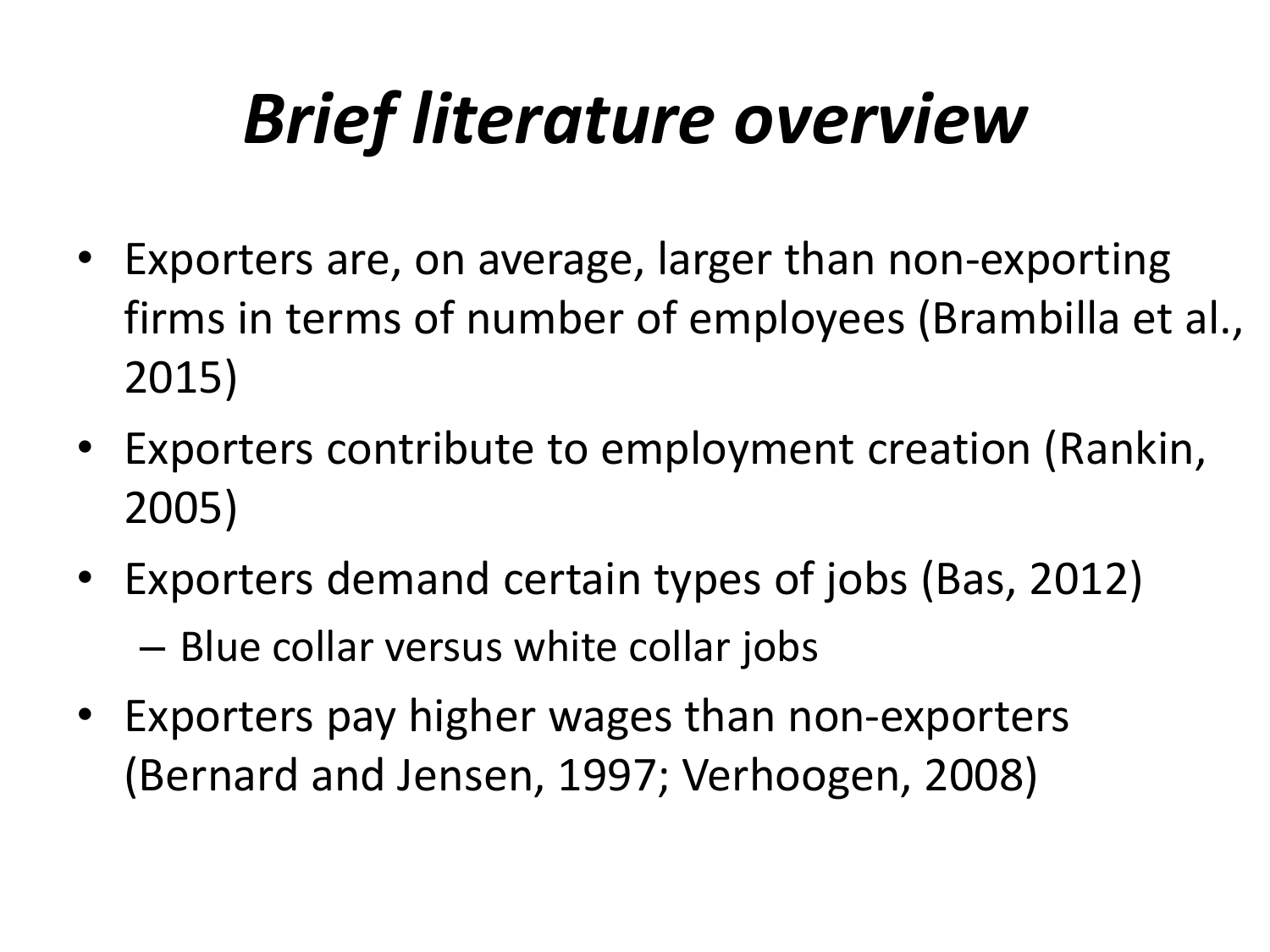### *Export premia*

 $\ln(X)_i = \alpha + \beta_1 Exporter_i + \beta_2 No. dest_i + \beta_3 No. prod_i + \beta_4 lkl_i + \beta_5 Industry_i +$  $\beta_6$ year<sub>i</sub> +  $u_i$ 

#### **Where:**

 $X_i$  – firm characteristics (number of employees, wages per person, wages)

**Exporter**<sub>i</sub> – dummy variable of export status (exporter=1 and non-exporter=0)

No.  $dest_i$  –Number of destinations exported to by firm (this is 0 if the firm does not export)

**No.**  $prod_i$  – Number of products exported by firm

 $lkl_i$  – In capital per worker

**Industry**<sub>i</sub> – control dummy (4 digit ISIC classification) to account for heterogeneity  $year_i$  – control dummy for the years 2010 to 2014

 $\beta_i$  – export premia

 $\mu_{it}$  – Error term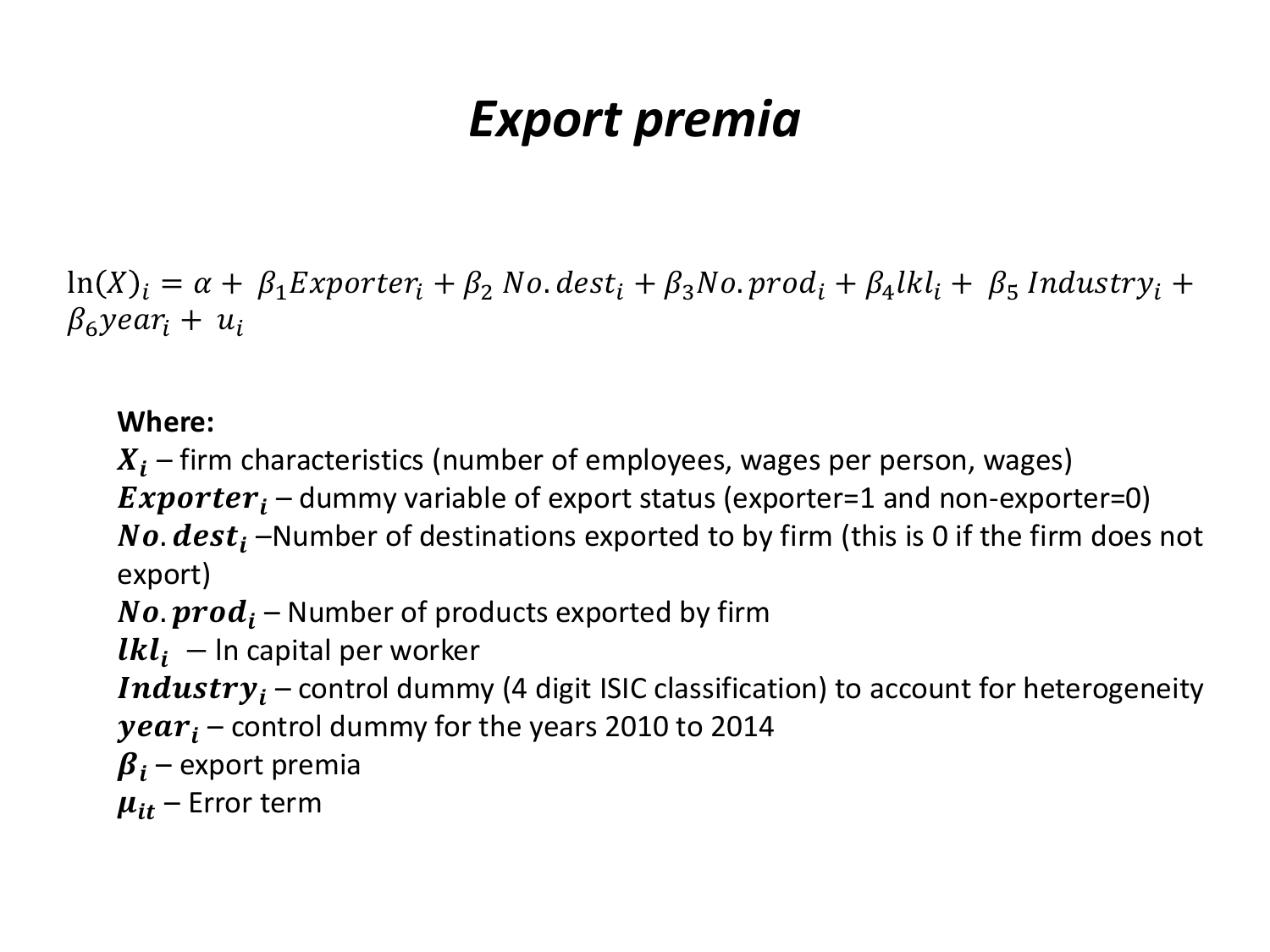## *Labour demand and wages: non-exporters versus exporters (within and outside Africa)*



*Note: Premium relative to non-exporters Source: Authors' own calculations*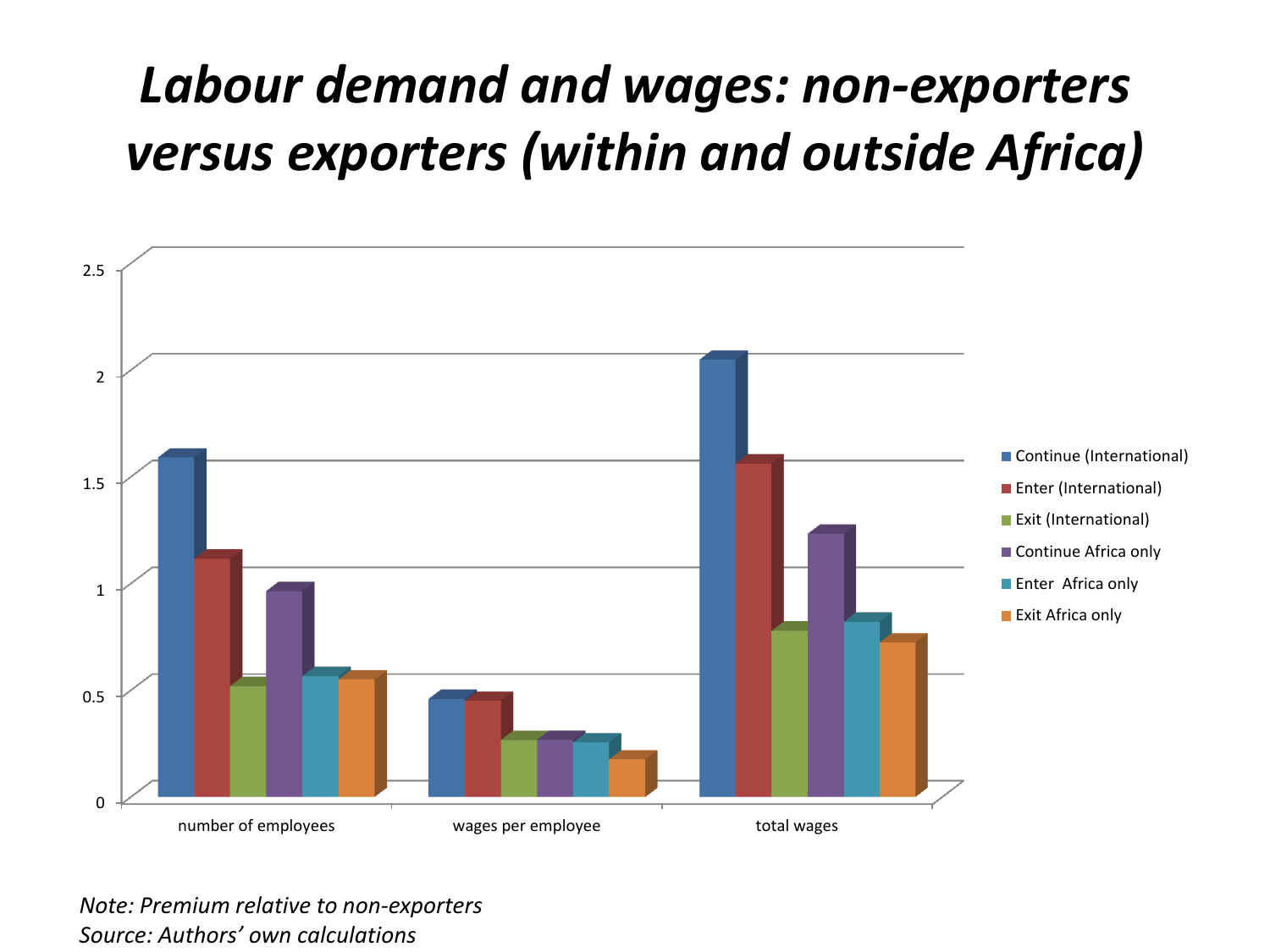### *Employment growth*

 $\Delta E_i = \alpha + \beta_1 Exporter_i + \beta_2 \Delta k_i + \beta_3 No. dest_i + \beta_4 No. prod_i + \beta_5 Industry_i + u_i$ 

#### **Where:**

 $\Delta E_i$  – Growth in employment (number of employees, above and below age 30, above and below R6500pm)

**Exporter**<sub>i</sub> – dummy variable of export status (Africa, International, Continue, Enter, Exit)

 $\Delta$  *lkl* – growth in capital

**No.**  $dest_i$  – control dummy (number of destinations exported to by firm)

**No.**  $prod_i$  – control dummy (number of products exported by firm)

*Industry*<sub>i</sub> – control dummy (4 digit ISIC classification)

 $\mu_{it}$  – Error term

 $_{-i}$  – the sample period of 2010 to 2013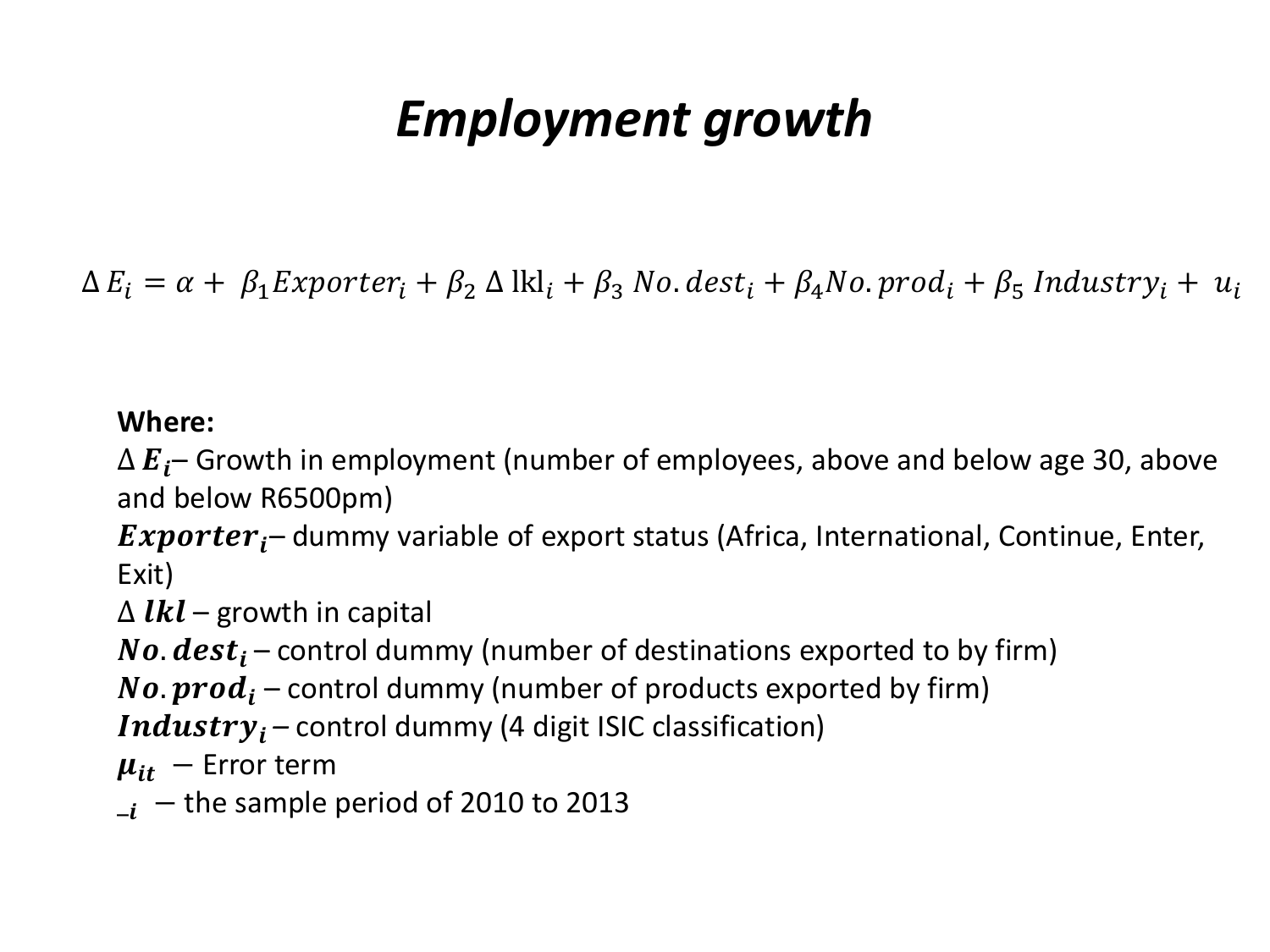## *Employment growth: Exporters within and outside Africa*

|                     | $\Delta$ No of | $\Delta$ below age of | $\Delta$ above age of | $\Delta$ below R6500 | $\Delta$ above R6500 |
|---------------------|----------------|-----------------------|-----------------------|----------------------|----------------------|
|                     | employes(1)    | 30(2)                 | 30(3)                 | pm $(4)$             | pm(5)                |
| Export dummy        | $0.212***$     | $0.157***$            | $0.251***$            | $0.0583*$            | $0.408***$           |
|                     | (0.0301)       | (0.0288)              | (0.0297)              | (0.0322)             | (0.0265)             |
| Africa only         | $0.069***$     | $0.041***$            | $0.086***$            | 0.0143               | $0.212***$           |
|                     | (0.0312)       | (0.0298)              | (0.0308)              | (0.0334)             | (0.0275)             |
| ∆ lkl               | $0.150***$     | $0.102***$            | $0.143***$            | $0.136***$           | $0.0958***$          |
|                     | (0.00111)      | (0.00106)             | (0.00109)             | (0.00119)            | (0.000974)           |
| No. dest ∏ control  | Yes            | Yes                   | Yes                   | Yes                  | Yes                  |
| Industry controls   | Yes            | Yes                   | Yes                   | Yes                  | Yes                  |
| <b>Observations</b> | 31961          | 31961                 | 31 961                | 31 961               | 31 961               |

*Source: Authors' own calculations*

Notes: \*\*\*p<0.01 \*\*p<0.05 \*p<0.1

(Is significant at the 1% level, 5% level and 10% level respectively)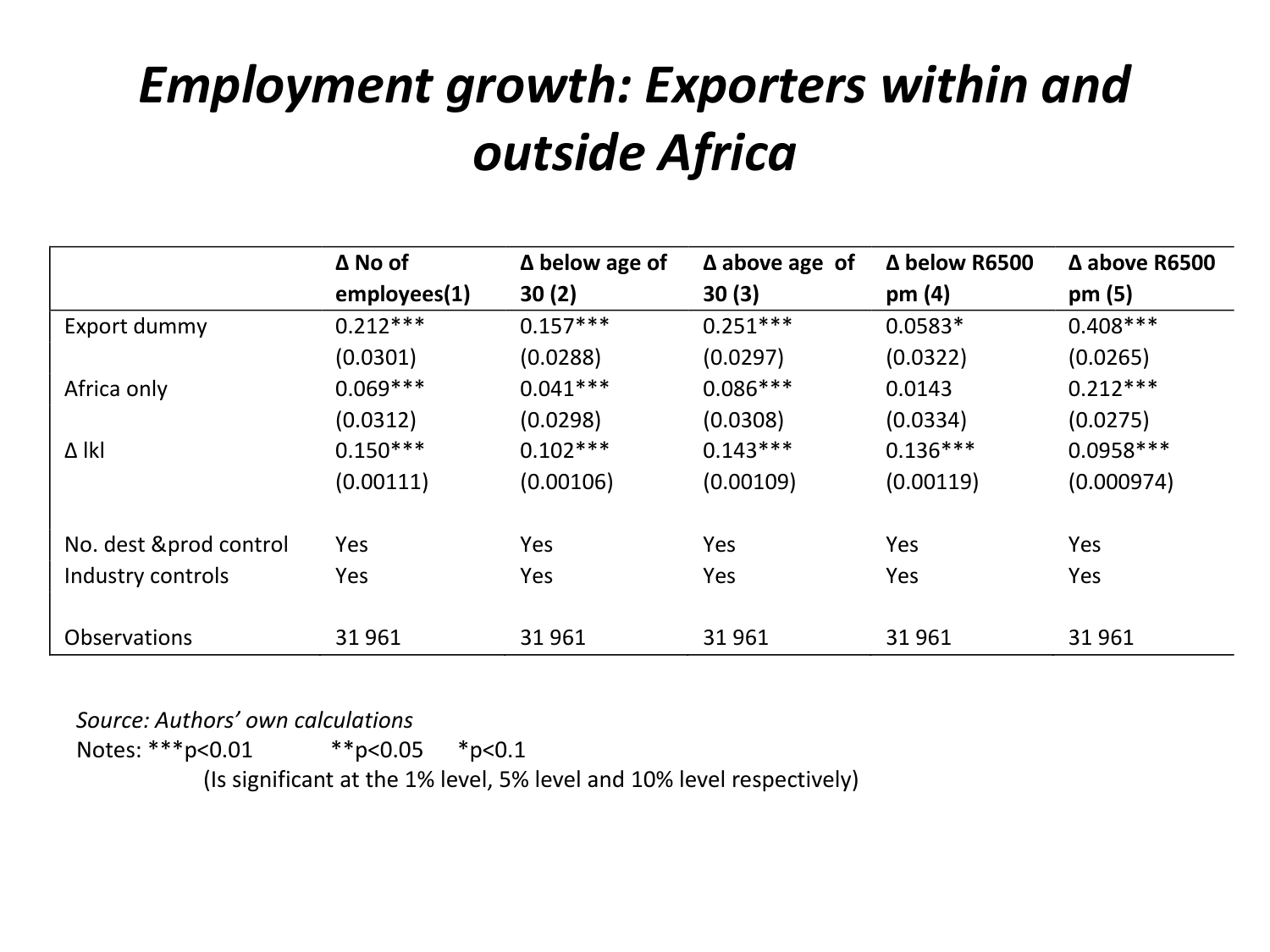# *Wage distribution and inequality*

- International literature
	- Frías, Kaplan and Verhoogen (2012) Mexico
		- exporters versus non-exporters
		- Between the top and bottom quartile the wage effects of exporting increase with earnings

– Bernini, Guillou and Treibich (2015) – France

• wage premium throughout the distribution and that the magnitude of the distribution increases towards the top end of the wage distribution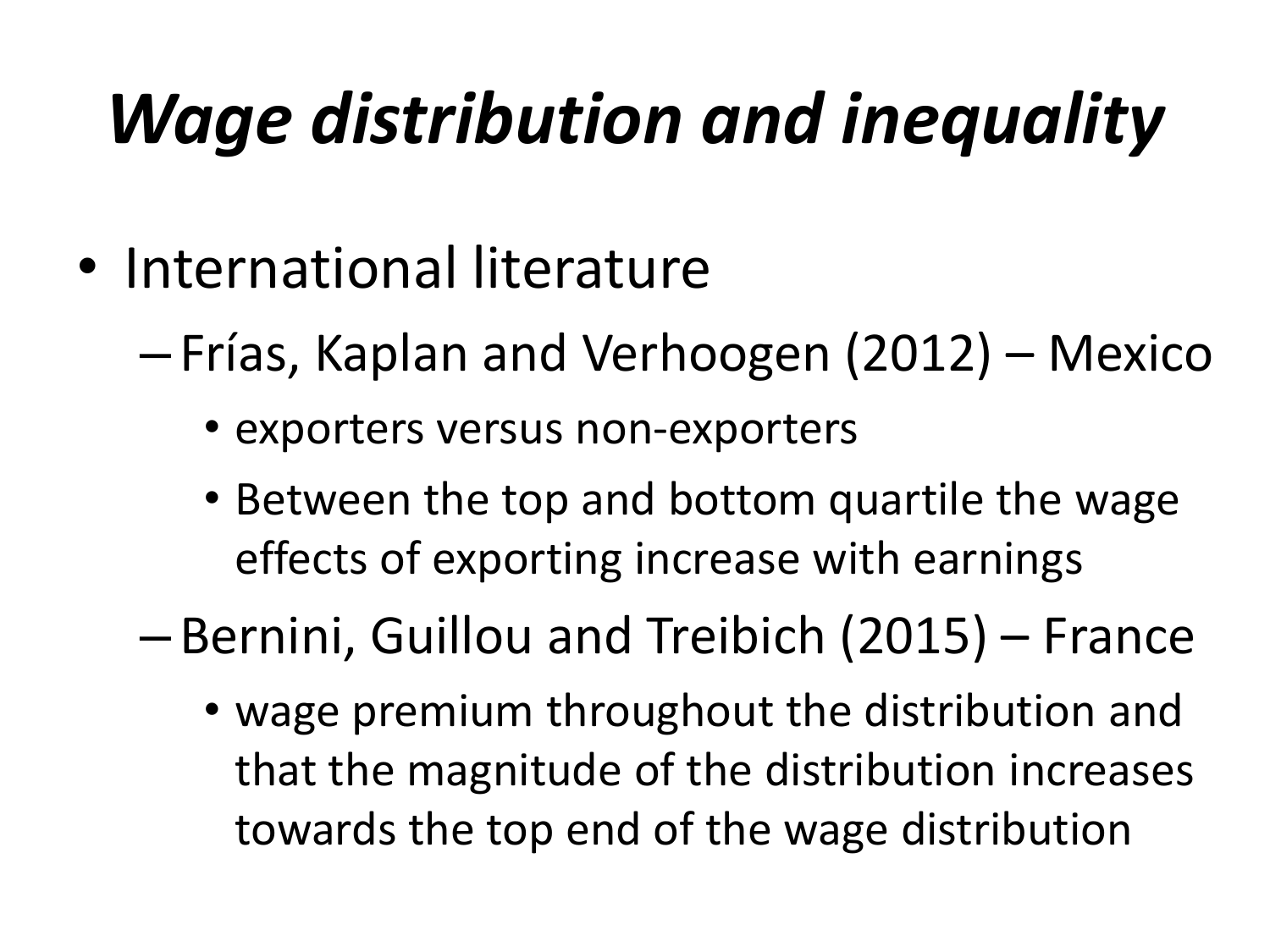### *Wage distribution: non-exporters versus exporters (within and outside Africa)*

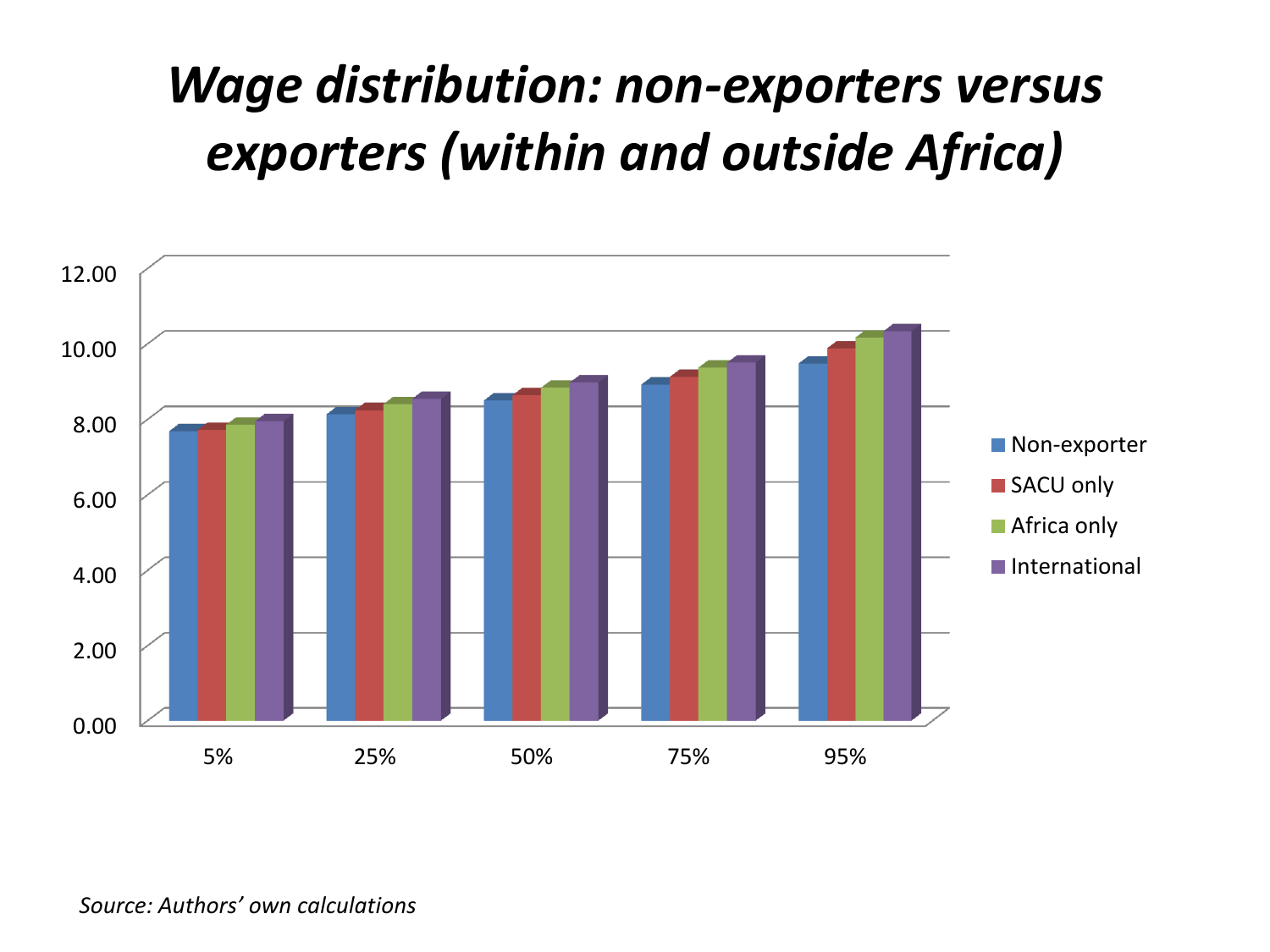## *Wage distribution: Exporters within and outside Africa and SACU, with different controls*



*Note: Premium relative to non-exporters Source: Authors' own calculation*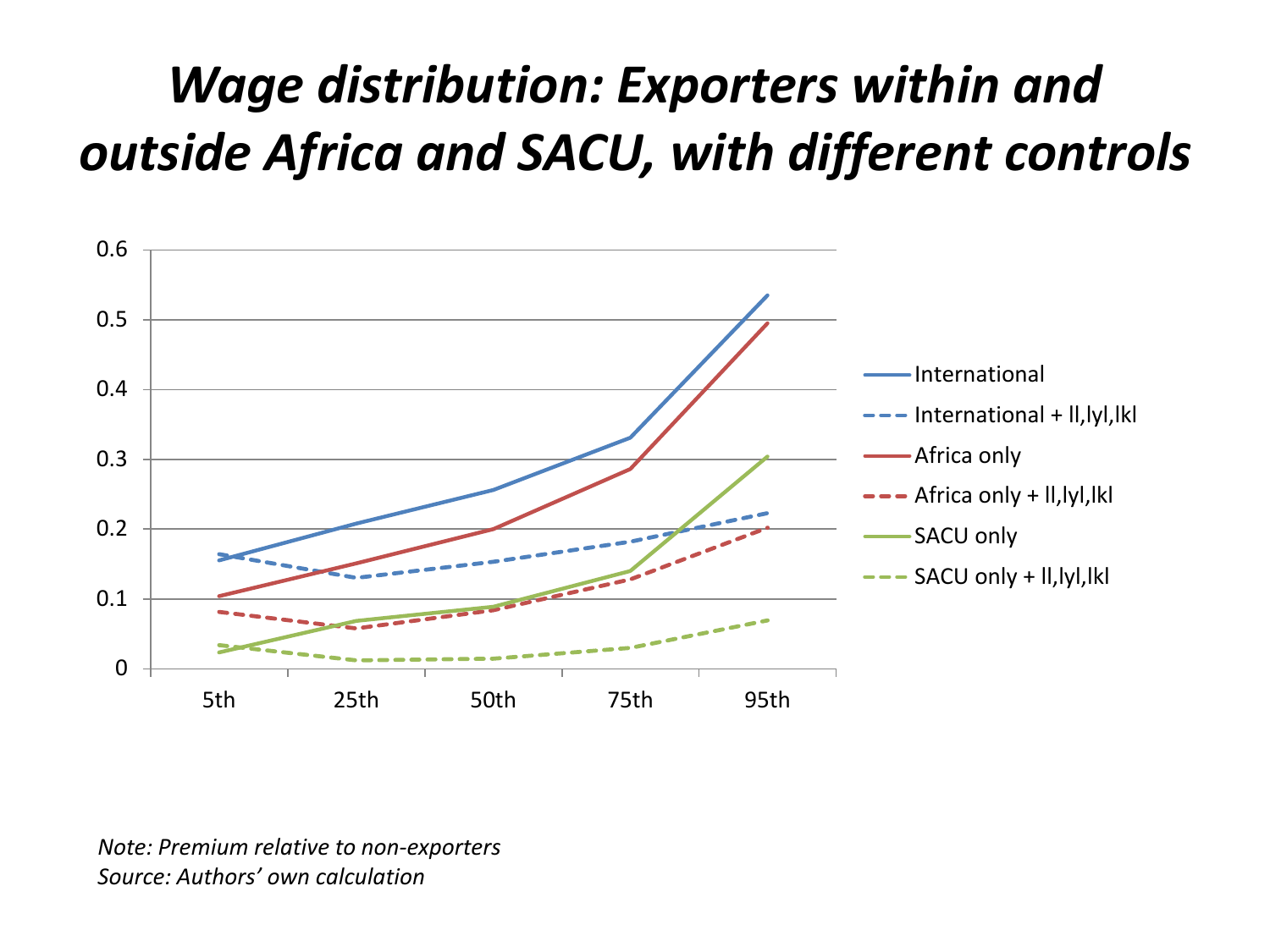## *Wage distribution: Exporter dynamics within and outside Africa*



*Premium relative to non-exporters- The lower end of each bar is the premium controlling for firm characteristics, the upper end is the additional premium without controlling. Source: Authors' own calculations*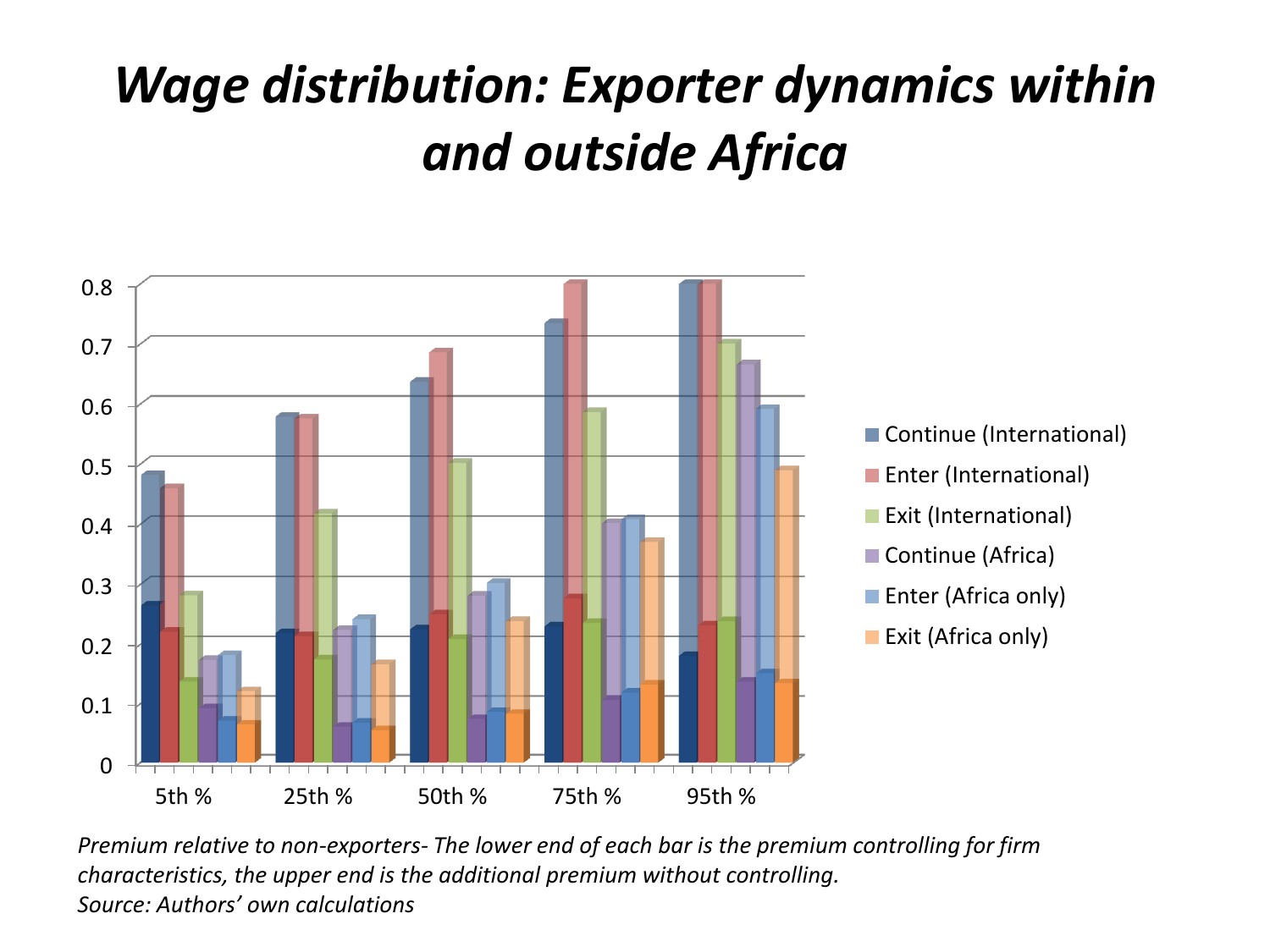### *Wage inequality in terms of exporter status*



*Note: Premium relative to non-exporters Source: Authors' own calculations*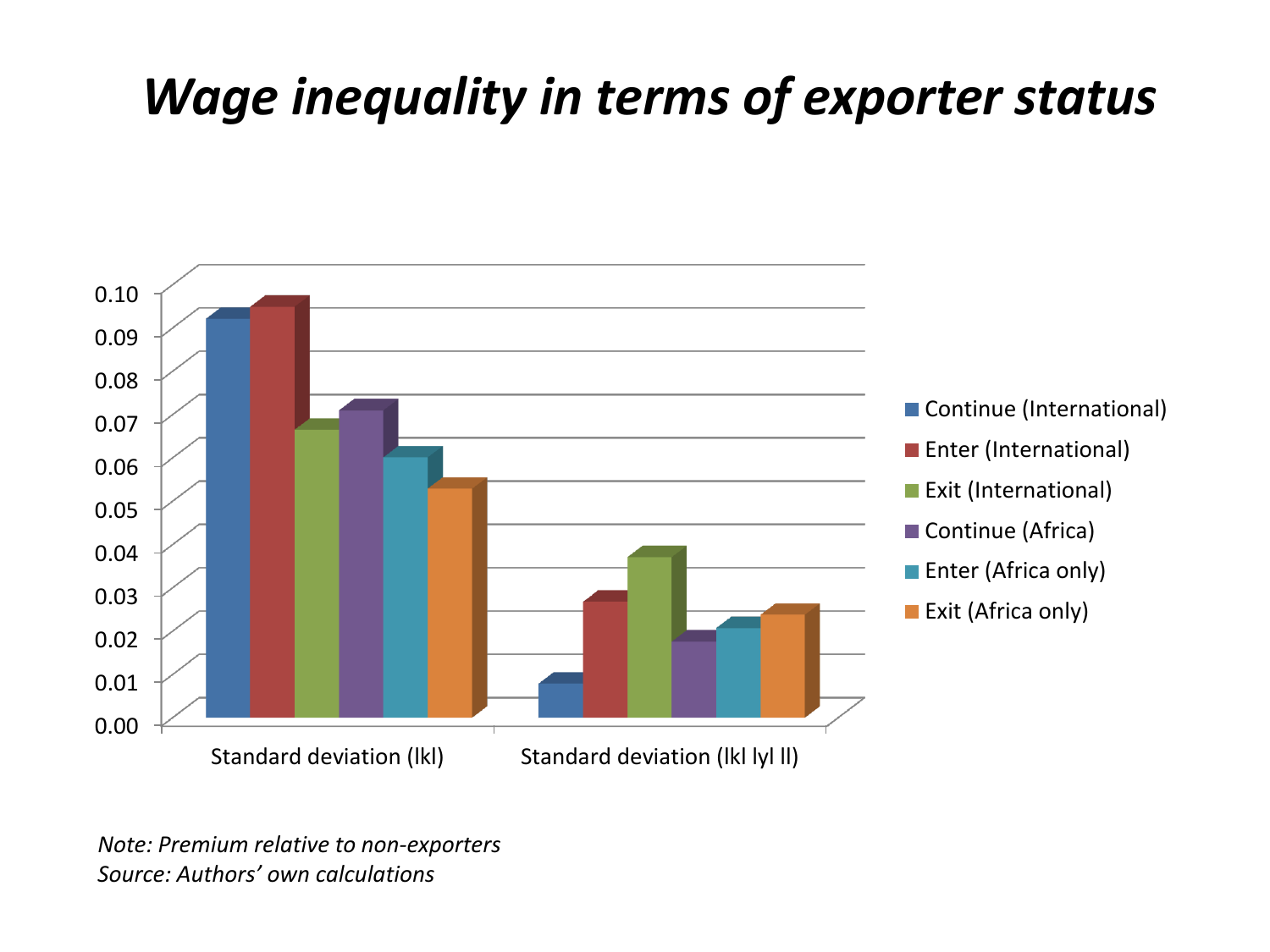### *Wage inequality: exporter behaviour*

 $\ln(X)_i = \alpha + \beta_1$ Exporter<sub>i</sub> +  $\beta_2$  No. dest<sub>i</sub> +  $\beta_3$ No. prod<sub>i</sub> +  $\beta_4$  Industry<sub>i</sub> +  $\beta_5$  firm<sub>i</sub> +  $\beta_6$ year<sub>i</sub> +  $\beta_7$ control<sub>i</sub> +  $u_i$ 

#### **Where:**

 $X_i$  – within firm wage distribution (5<sup>th</sup> percentile, 25<sup>th</sup> percentile, 75<sup>th</sup> percentile, 95<sup>th</sup> percentile)

**Exporter**<sub>i</sub> – dummy variable of export status (SACU, Africa, International)

**No.**  $dest_i$  – control dummy (number of destinations exported to by firm)

**No.**  $prod_{i}$  control dummy (number of products exported by firm)

**Industry**  $j$  – control dummy (4 digit ISIC classification) to account for heterogeneity

 $firm_i$  control for firm characteristics (In capital per worker, In number of employees, ln output per worker)

 $year<sub>i</sub>$  – control dummy for the years 2010 to 2014

 $control_i$ – control for HS6 product price/ GDP per capita/ adding product fixed effects  $\beta_i$  – export premia

 $\mu_{it}$ - Error term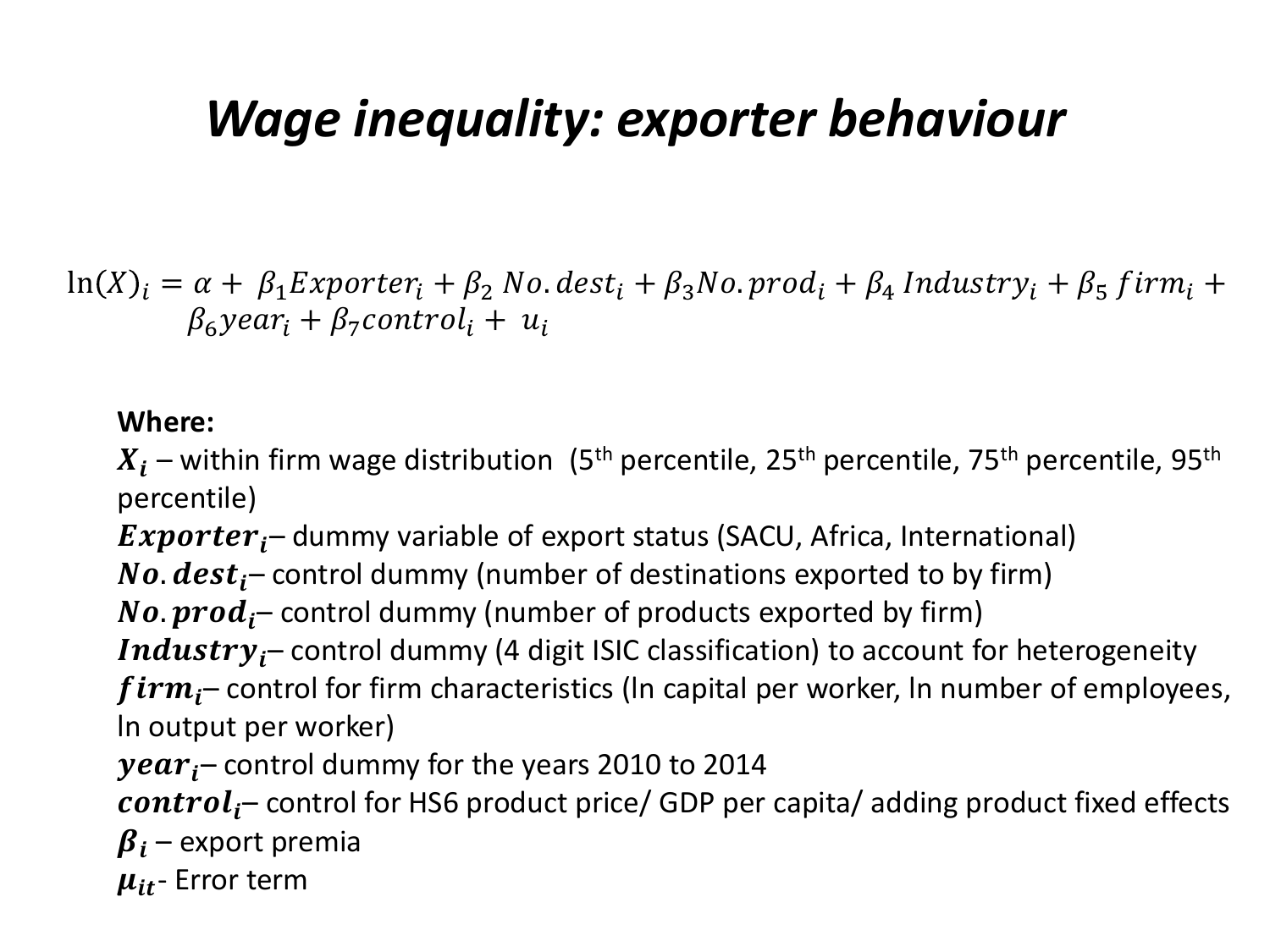## *Wage distribution (inequality): Within and outside Africa*



*Note: Relative to International firms - The dotted lines are the premium controlling for firm characteristics, the solid lines are without controlling. Source: Authors' own calculations*